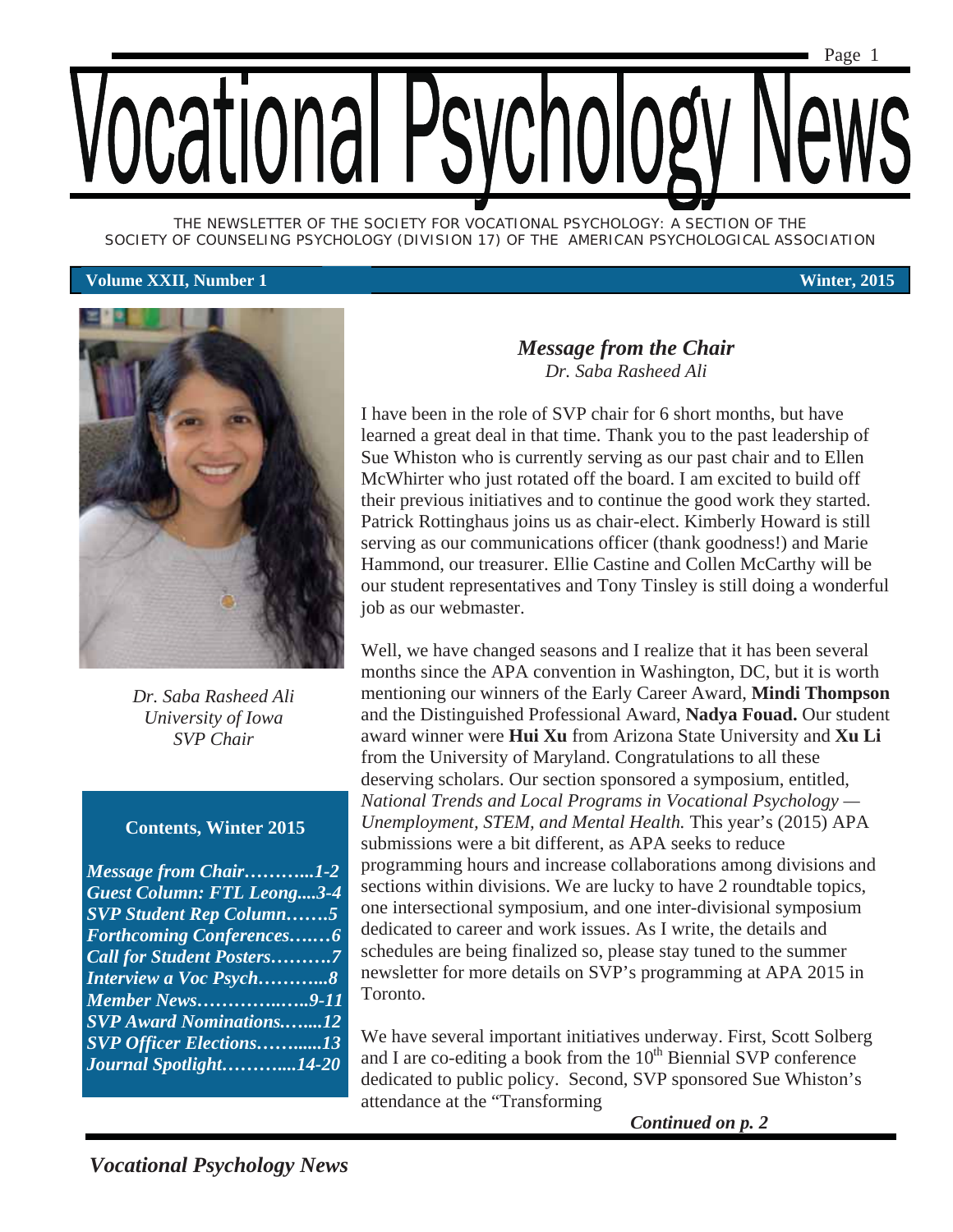Page 2

#### *Continued from p. 1*

Career Guidance Counseling: An Ideagen X Dialogue," which was held in Washington, DC on December 17, 2014. This dialogue on career guidance and counseling was hosted by the Global Pathways Institute in cooperation with SME and the Manufacturing Skill Standards Council. Ideagen X, which is an organization designed to foster cross-sector collaboration, facilitated this discussion that involved representatives from business, government, industries, and non-profit agencies. The dialogue focused on the challenge of how to provide high-quality career guidance to all students. Scott Solberg has been very active with this group and future meetings are being scheduled. Any questions regarding this meeting and future directions should be directed either towards Scott or Sue.

Finally, Janet Lenz, Jim Sampson, and Bob Reardon are planning the next biennial conference which will be held in May of 2016 at Florida State University. More details will be forthcoming about this conference in the Summer edition of the newsletter. As you can see, we have lots of exciting events and initiatives forthcoming and I am looking forward to our continued work to advance vocational psychology in the  $21<sup>st</sup>$ century.

*Saba* 

### *Save the Date*

Please mark your calendars now for the 12th Biennial Society for Vocational Psychology Conference

*Integrating Theory, Research, & Practice in Vocational Psychology* 

May 16-17, 2016

Florida State University Tallahassee, Florida

Details to follow!



*Vocational Psychology News*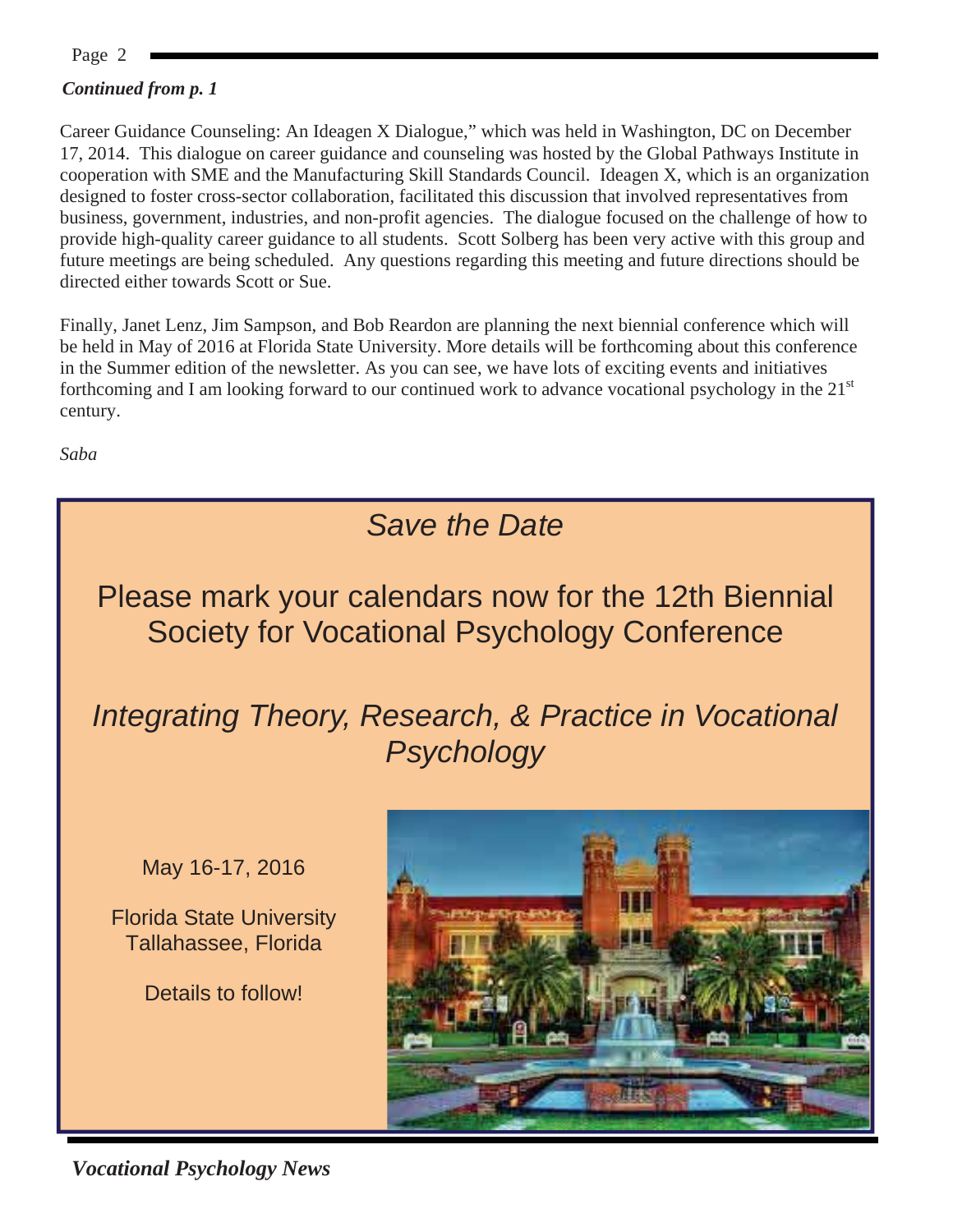Page 3

MICHIGAN STATE



#### **Consortium for Multicultural Psychology Research**

*Invited Column By Frederick T.L. Leong, Ph.D*

The Consortium is an integral part of the Department of Psychology at Michigan State University. It is administered by the Director and an Advisory Committee and consists of Core Faculty and Affiliated Faculty, all of whom are members of the Department. The Consortium is also

supported by Consortium Associates who come from other departments and agencies at Michigan State University as well as Research Associates from other parts of the country and around the world. http:// psychology.msu.edu/cmpr/

Our primary mission is to generate and apply psychological science to increase our understanding of multicultural issues in both domestic and international contexts. The Consortium provides a full range of activities in order to accomplish its mission. These include research collaboration between faculty members, research opportunities for undergraduates and graduate students, as well as special activities to promote the dissemination of multicultural psychology research.

Undergraduate and graduate students from the department and across campus also participate actively in the Consortium via the research networks, data archive, MSU Symposium on Multicultural Psychology, APA Advanced Training Institute, etc. In order to promote and encourage more research, the CMPR has also established the Joseph L. White Outstanding Student Multicultural Research Award which is given to a graduate student every year at the Annual Distinguished Lecture: http://psychology.msu.edu/cmpr/OutstandingStudentMulticulturalResearchAward.aspx

The Research Networks are intellectual communities that bring together faculty, staff, and student investigators pursuing a common multicultural issue in psychology. The Consortium currently has research networks organized around five programmatic areas: (a) Culture and mental health, (b) Culture in organizations, (c) Culture in communities, (d) Culture and human development, and (e) Cross-cultural assessment and research methods.

The Data Archive housed at the Consortium allows for secondary analysis in order to advance multicultural psychology research. Therefore, we have selected data sets that have significant numbers of cultural, racial, and ethnic groups and/or multiculturally relevant variables and elements. A primary reason for developing a data archive is that collecting data on culturally diverse populations can be challenging. In addition, secondary analyses of data sets can also serve as an excellent training opportunity for students.

In order to accomplish the mission of the Consortium, we have established a Visiting Scholars Program that encourages multicultural researchers from around the country and other parts of the world to spend time with us to collaborate on various research projects in conjunction with our research networks. Visiting

*Continued on p. 4*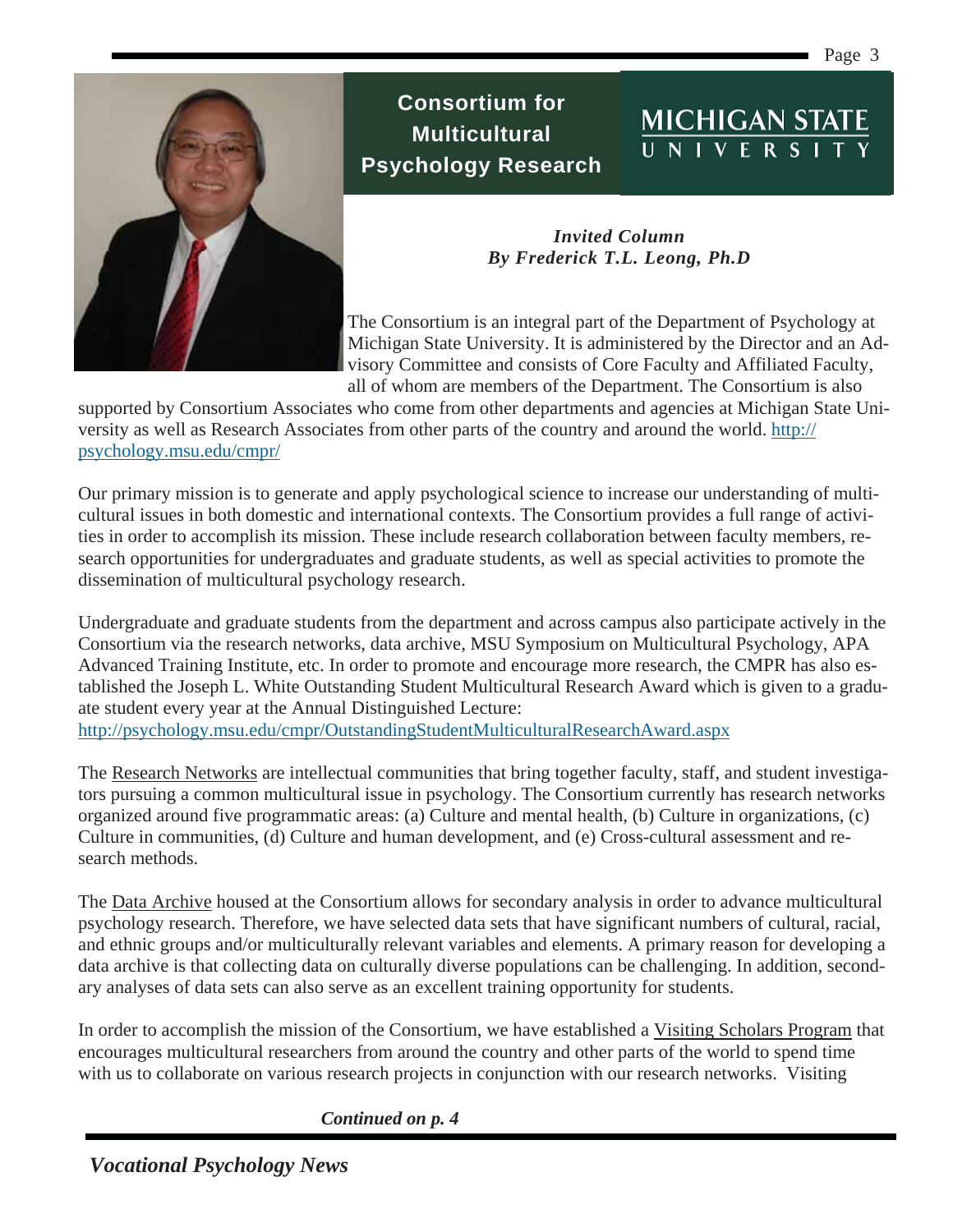#### Page 4

#### *Continued from p. 3*

Scholars will spend anywhere from one week to one year at the Consortium for Multicultural Psychology Research in order to plan, execute and complete research projects.

In addition to the Research Networks, Data Archives, Visiting Scholars Program, the Consortium also undertakes Special Activities in order to achieve its mission. Currently, these activities and initiatives include: (a) the Annual Distinguished Lecture in Multicultural Psychology, (b) the MSU Symposium on Multicultural Psychology (a biennial invitational conference from which a book will be published), and (c) the APA Advanced Training Institute on Research Methods with Diverse Racial *and Ethnic Groups (Summer).* 

#### **Annual Distinguished Lecture in Multicultural Psychology**

As a means of showcasing the best multicultural psychology research being conducted around the country and as a means of facilitating research collaboration, the Consortium has established the Annual Distinguished Lecture in Multicultural Psychology. This lecture, which is usually held in Spring, will consist of the leading authorities and researchers in multicultural psychology who will be invited to present the lecture and spend a day in the Psychology Department and the Consortium for Multicultural Psychology. The Annual Distinguished Lectures have been presented by Gordon Nagayama Hall, Harry Triandis, Richard Nisbett, Ed Diener, James Jackson, Hazel Markus, and Mahzarin Banaji. Videos from these lectures are available on the CMPR website: http://psychology.msu.edu/cmpr/annual\_distinguished\_lecture.aspx

#### **APA Advanced Training Institute**

In order to promote multicultural research, the Consortium for Multicultural Psychology Research has collaborated with the American Psychological Association Science Directorate in establishing the APA Advanced Training Institute (ATI) on "Research Methods with Diverse Racial and Ethnic Groups". Each summer 30-35 scholars (graduate students, post-docs, and junior faculty) will be selected to participate in this research methods workshop organized by the CMPR. The 8th ATI will be held at MSU in the summer of 2015. Details concerning this summer training institute can be found at http://psychology.msu.edu/cmpr/ apa\_advanced\_training\_institute.aspx

#### **MSU Symposium on Multicultural Psychology**

Learning from the highly successful Nebraska Symposium on Motivation, the Consortium has established the MSU Symposium on Multicultural Psychology which will consist of an invitational conference that will eventually be published as a book by the APA. The topic for the MSU Symposium will rotate among the various research networks and it will be held in the Fall on a biennial basis. The MSU Symposium on Multicultural Psychology has covered the following topics this far: Conducting Multinational Psychological Research, Occupational Health Disparities among Racial and Ethnic Minorities, and the Clinical Psychology of Ethnic Minorities. The 2015 MSU Symposium will focus on Multicultural Teams. Details regarding the various MSU Symposia on Multicultural Psychology can be found on the CMPR website: http://psychology.msu.edu/cmpr/msu\_symposium.aspx

#### History and Development of the Consortium:

Globalization has increased the importance of cultural diversity for both our country and our discipline. In recognition of this fact, the Psychology Department at Michigan State University launched a Multicultural Initiative which was funded jointly by the Department, the College of Social Science, and the Office of the Provost. A primary goal of this Multicultural Initiative is to take advantage of the multicultural expertise already existing within the Department and from across campus in order to advance multicultural psychology research. Professor Frederick Leong was hired to lead the initiative and, with the support of the Department, he established the Consortium for Multicultural Psychology Research in 2007.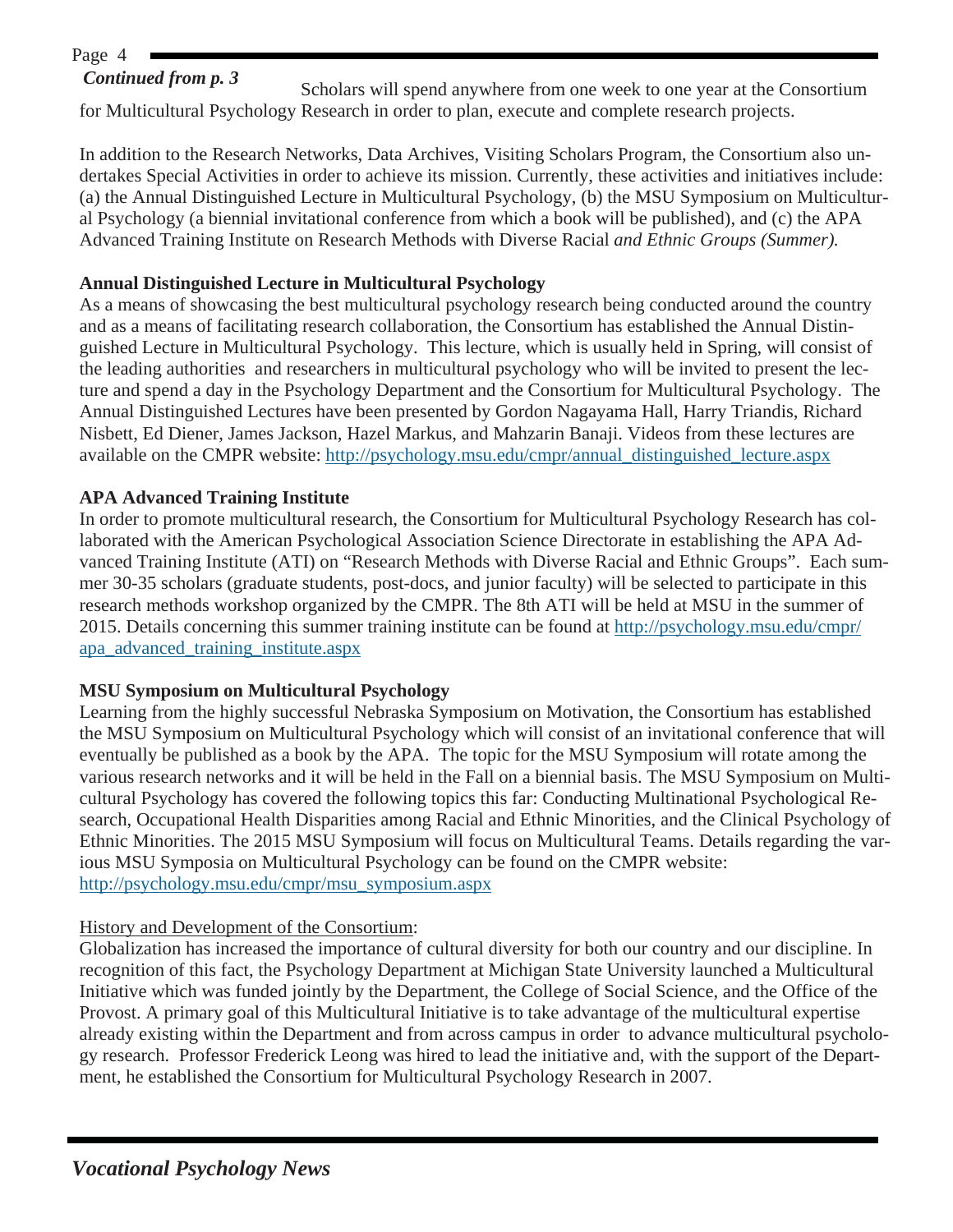#### *Message from SVP Student Representatives*

*Colleen McCarthy and Ellie Castine* 

Greetings from your SVP Student Representatives!

There are numerous benefits for graduate students within SVP, including graduate student awards when funding is available, sponsorship for poster sessions for the annual APA convention, and the opportunity to serve as a student representative on the SVP board. If you know of any graduate students interested in vocational or career-related psychology, please encourage them to join our society! To join SVP as a Student Affiliate, one must first be a member of APAGS (www.apa.org/apags) or Division 17 SAS (www.div17.org/students/student-affiliates-of-17). Once that is complete, go to the membership section of the SVP website to become a member (http://www.div17.org/vocpsych/pages/ membership.htm).

There are also several opportunities coming up for students. SVP will be seeking a new graduate student representative to serve as the Student Representative to the SVP board. This is an excellent opportunity to gain experience and connect with professionals in the field. Also, SVP will be accepting poster submissions for the upcoming APA convention. Please read below to find out more about these opportunities!

We hope everyone is surviving the winter months and wish the best of luck to those involved in the internship process this year! Ellie & Colleen



*Colleen McCarthy, M.A., University of Oregon*



*Ellie Castine, M.A. Boston University*

*Colleen & Ellie* 

#### **SVP LISTSERV**

Stay up-to-date on the latest SVP news and developments join the SVP Listserve!

Simply send an email to the listserv administrator, Alexandra Minieri, at allieminieri@gmail.com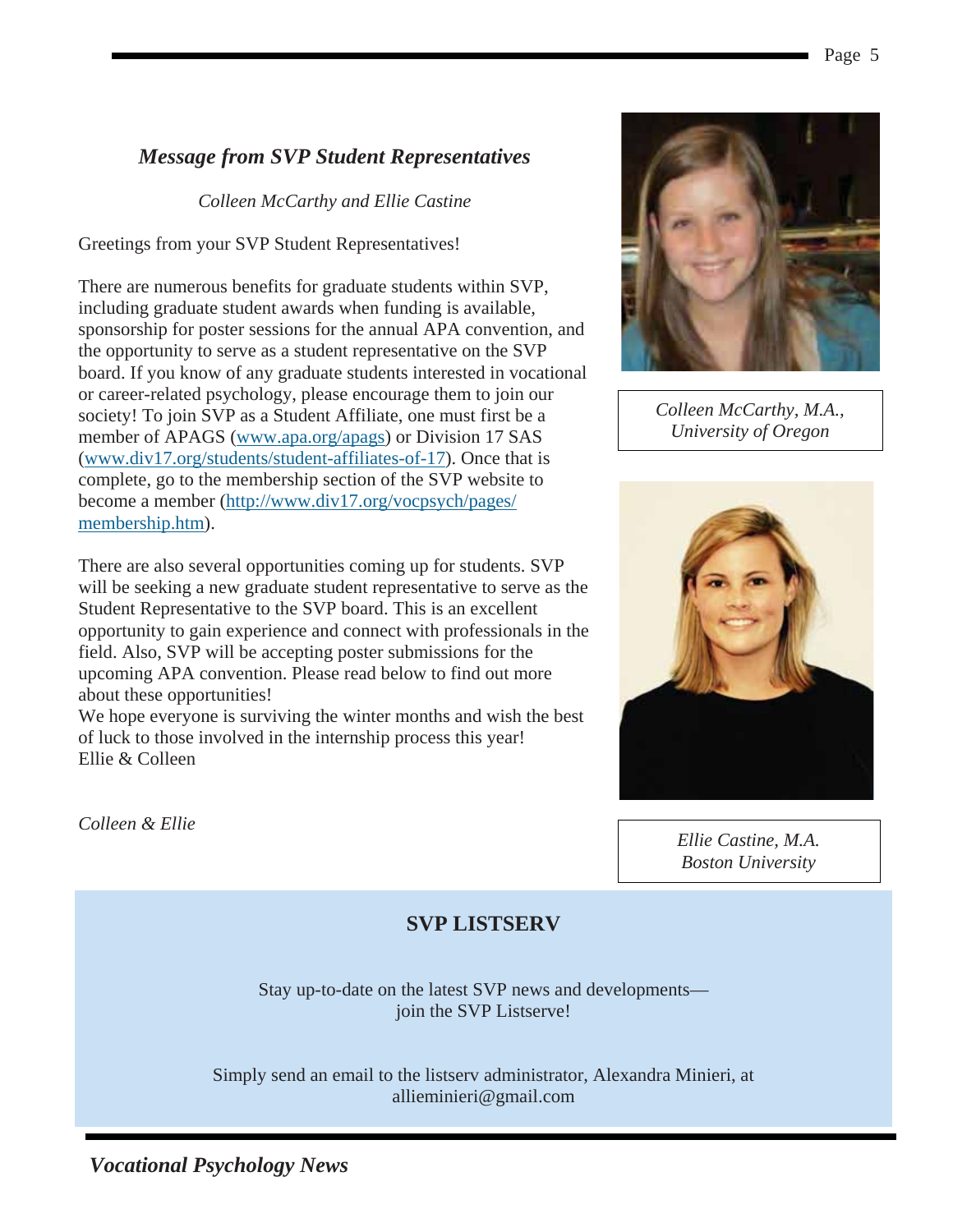#### **Forthcoming Conferences**



#### **Join SVP in Toronto, Ontario this August**

# NCDA in Denver, Colorado



**UNESCO Chair on Lifelong Guidance and Counseling Conference in Florence 2015** 

Hâ



**June 4 - 6, 2015** 

**How can career and life designing interventions contribute to a fair and sustainable development and to the implementation of decent work over the world?**

*Vocational Psychology News*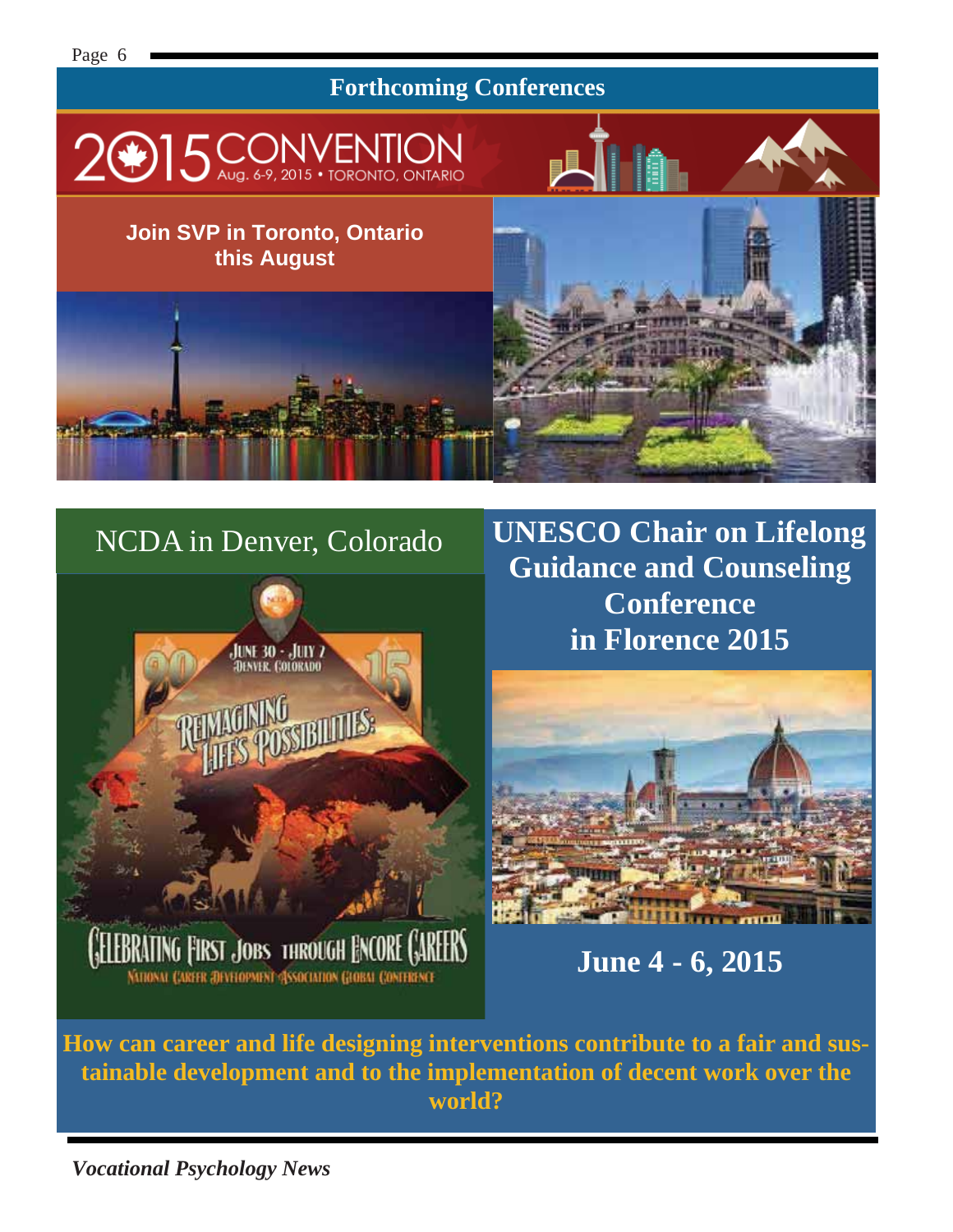#### **Call For Proposals**

#### **Society of Counseling Psychology (APA Division 17) Student Poster Session American Psychological Association Convention Toronto, Ontario, August 6-9, 2015**

Proposals are now being accepted for a Student Poster Session co-sponsored by the Council of Counseling Psychology Training Programs (CCPTP), Division 17 Sections, and the Division 17 Student Affiliates of Seventeen (SAS). Poster proposals may be empirical studies or theoretical considerations relevant to the specific Division 17 Section to which they are submitted. The first author on the proposal must be a student (or have completed the project while a student or intern) and must either be an affiliate of Division 17 or sponsored by a Division 17 member.

Poster proposals should include a **cover sheet and a 500- to 1000-word summary** of the study in APA style. The abstract should include some description of the nature of the presentation (empirical, theoretical, technique) and primary findings. Summaries of empirical studies should include a brief literature review, statement of the problem (hypotheses or research questions), participants, procedures, results, and conclusions. Summaries of other presentations should include enough detail for reviewers to judge the overall format and contribution of the scholarship. The proposals will be subjected to masked review. Please **do not include identifying information** in the proposal (only on the cover sheet; see below).

#### *Submission Deadline for Proposals: March 23, 2015, 11:59PM PST*

To submit your proposal for the Student Poster Session:

Attach your proposal and completed cover sheet and email to **BOTH** studentposterdiv17@gmail.com **AND** Dr. Patrick Rottinghaus <rpatrick@siu.edu> Identify in the subject line of the email: student poster proposal – Society for Vocational Psychology). Please send your proposal to only one section. For a description of each of the sections please go to the section website (http://www.div17.org/sections/)

By submitting a poster to this poster session, you are acknowledging that you or a co-author will be able to stand with your poster for the entire poster session at the APA convention. Therefore, you may be a coauthor on multiple submissions to this poster session, but you must guarantee that another of a poster's au-

thors will be able to stand with that poster during the session if you need to stand with a different poster. Inability to do so will impact you and your co-authors' ability to successfully submit posters to this poster session during future conventions.

#### **Notifications of proposal status and presentation instructions will be sent via email after May 8, 2015.**

*Given that this poster session is internally sponsored by Division 17, and not part of the official APA convention program, presenters will not be eligible for APA travel awards or waived registration fees for the APA Convention.*.

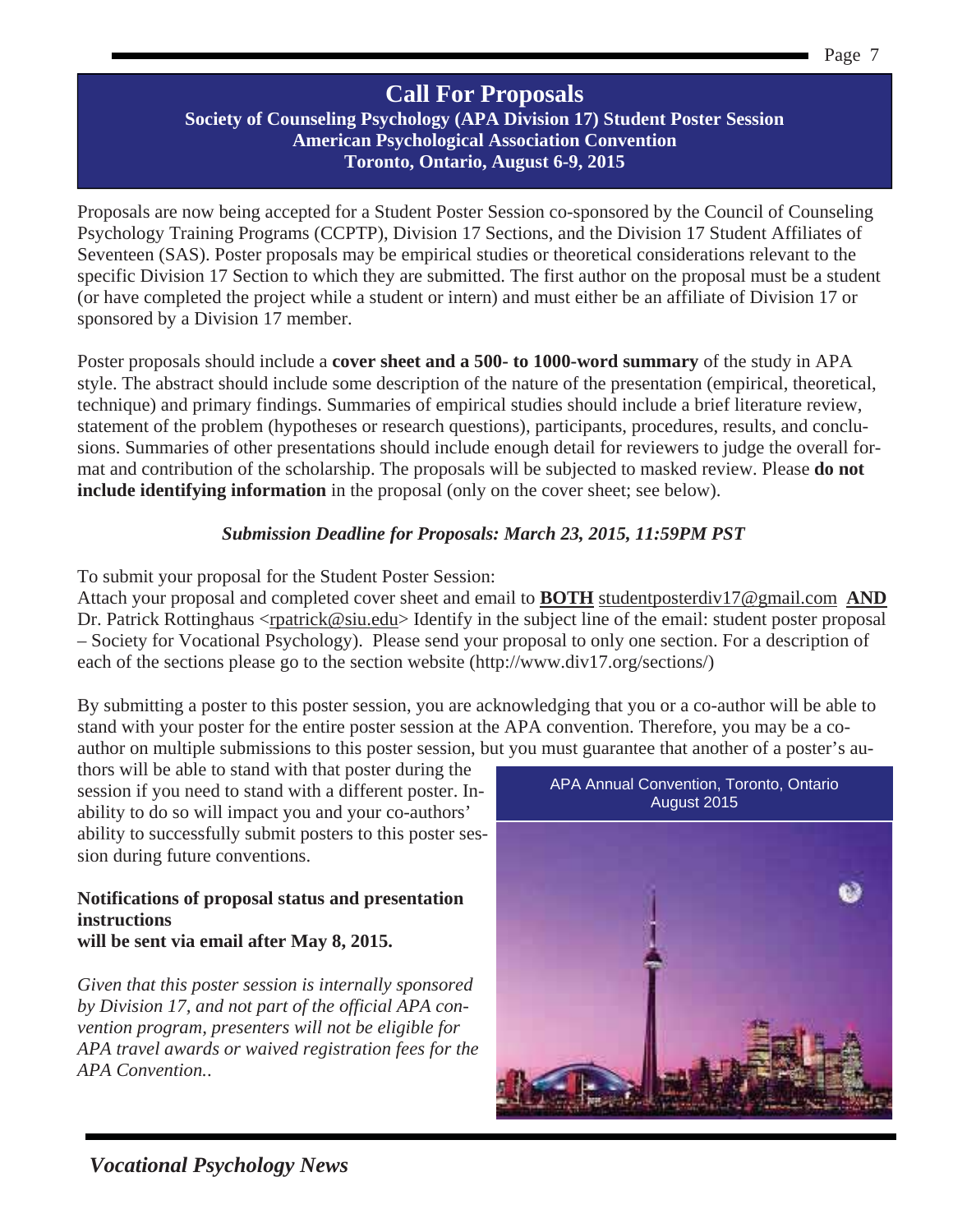

#### *Interview with a Vocational Psychologist: Mary Sue Richardson*

*Professor of Applied Psychology, New York University* 

*How did you become interested in vocational psychology, and in particular, in counseling for work and relationship?* 

It was hard not to be interested in vocational psychology since I was one of Donald Super's last students at Teachers College, Columbia University. Donald Super was a member of my dissertation committee and an important mentor for me during my early years as a faculty member at New York University. However, in these early years, I moved away from vocational psychology and became more involved with feminist studies, psychology of women, and psychoanalysis. At the same time, I taught the doctoral seminar in vocational development on a regular basis and was able to develop with my students my own (our own) idiosyncratic perspective on the field. When I presented my paper on Work in People's Lives at a symposium at APA with four doctoral students whose dissertations reflected this perspective, I had no idea that anyone would be interested in these ideas. The positive response to this paper astounded me.

After writing that paper, I thought I had nothing else to say that was relevant to vocational psychology. If it hadn't been for colleagues such as Mark Savickas, Bruce Walsh, Richard Young, Audrey Collin, and David Blustein, who kept asking me to participate in presentations and contribute chapters to books, I probably would have drifted off again. Over time this changed and I have become most interested in further developing the perspective I was articulating with my students at NYU, which I began to refer to as Counseling for Work and Relationship. As I mentioned in the Conversation Hour at APA, Counseling for Work and Relationship is truly a social construction -- co-constructed with my students, esteemed colleagues, and perhaps most especially, Donald Super. It was only in the final version of the Counseling for Work and Relationship manuscript for *The Counseling Psychologist* that I wrote the sentence that clarified my debt to Donald Super. Counseling for Work and Relationship is, in many ways, a re- interpretation of Super's life-span and life-space theory from the perspective of social constructionism and feminism.

Other factors affecting my interest in vocational psychology are the major changes that have occurred in the working lives of both men and women across the world in the past few decades. These changes demand new ways of thinking about the field and that has been a most exciting challenge. The international dimension of vocational guidance and vocational psychology is fascinating and most important.

#### *What projects are you working on now and what plans do you have for projects in the future?*

My current academic projects include further development of a dual model of work (market work and unpaid care work) for both men and women, ongoing inquiry into the processes by which people co-construct their lives going forward, and an integration of the practices of psychotherapy and counseling for work and relationship. I have no specific plans at this point for any of these projects. Most importantly, I am on sabbatical now and giving precedence to personal unpaid work and relationship projects.

*Continued on p. 9*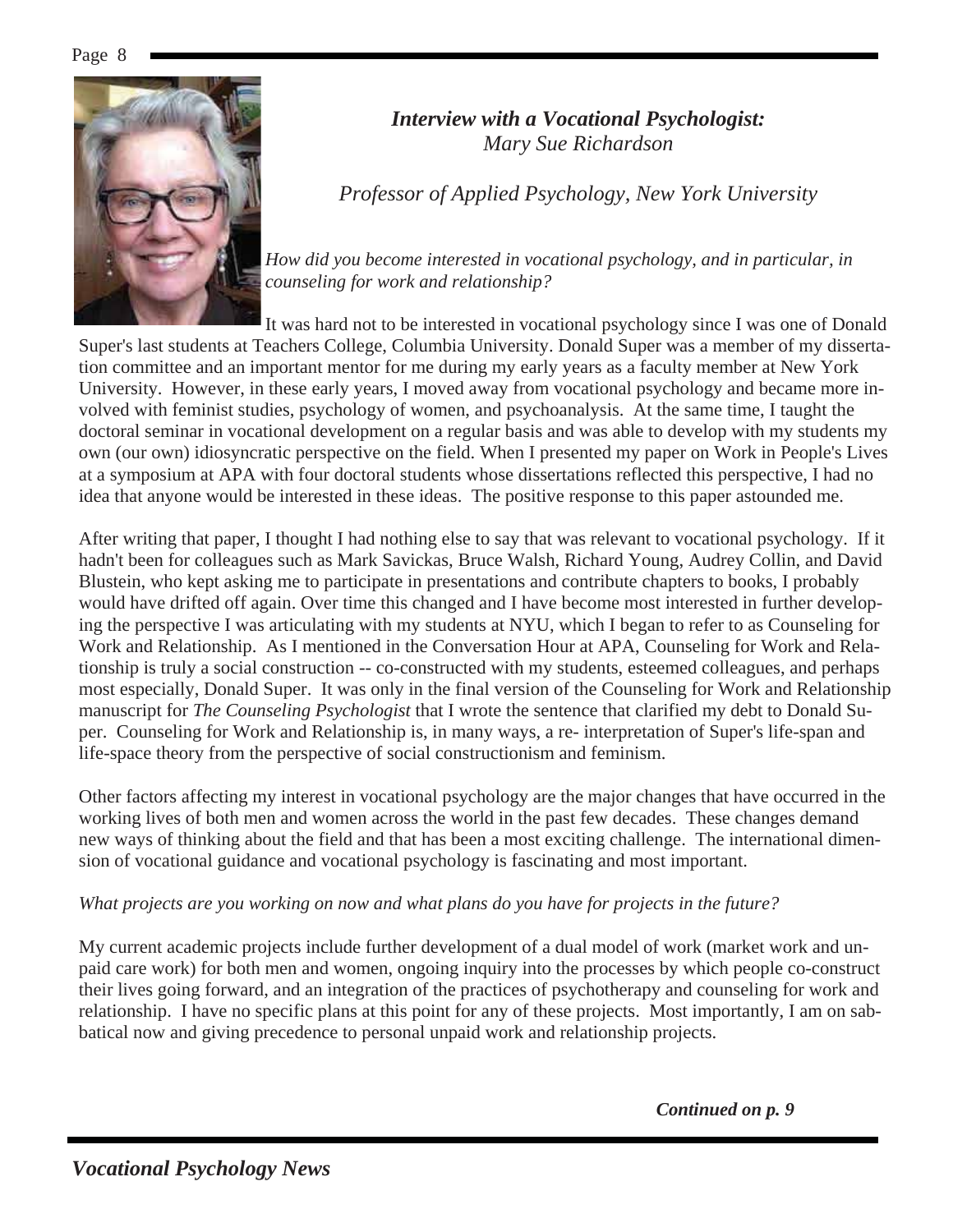

**Newsmakers**  *Section Member News and Notes* 



## **2014 SVP Award Winners**



#### **Congratulations to Dr. Mindi Thompson! 2014 SVP Early Career Award Winner**

 Dr. Thompson was recognized at the 2014 APA Convention for her contributions to vocational psychology, particularly related to social class and vocational identity.

#### **Congratulations to Dr. Nadya Fouad 2014 SVP Distinguished Achievement Award Winner**

Dr. Fouad was recognized at the 2014 APA Convention for her extensive contributions to the field of vocational psychology, particularly her work on contextual issues in vocational development.



#### **Congratulations to Hui Xu & Xu Li!**

#### **2014 SVP Graduate Student Research Award Winners**



Mr. Hui Xu Arizona State University

Mr. Xu Li University of Maryland

Both were recognized for their dissertation research in vocational psychology.



*Vocational Psychology News*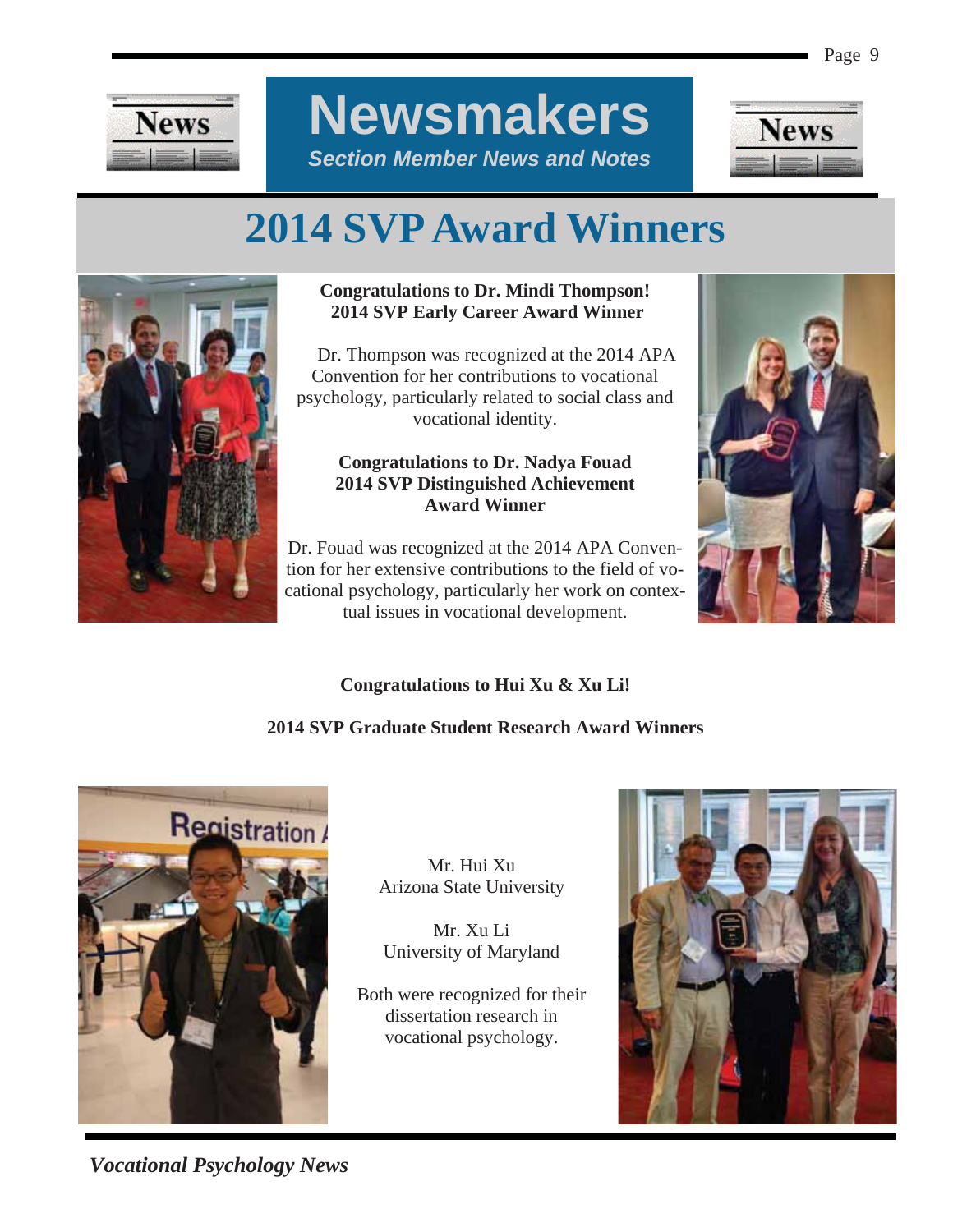

## **Newsmakers**

*Section Member News and Notes* 



VOLUME 61, NUMBER 1

#### *The Career Development Quarterly*  **2013 Annual Review**

A team at Florida State University completed the 2013 *Career Development Quarterly* annual review of the career counseling and development literature. In this process, the research team analyzed the content of 357 articles from 24 journals (Sampson et al., in press). Included in the analysis was the extent of integration of theory in research and practice, was well as the integration of research into practice. The proportion of research focused on the study of vocational behavior and the examination of evidence-based practice was also examined. While the data from the 2013 CDQ review showed a greater integration of theory and research than other permutations (theory and practice and research and practice), the results still indicated that the extent of integration was CDQ review showed a greater integration of theory and research than other permutations (theory and practice and research and practice), the results still indicated that the extent of integration was limited. An examination of the research



included in the 2013 literature reveals that the study of vocational behavior clearly dominates our field versus establishing evidence-based practice for career interventions (93% versus 7% of articles categorized as research). This is problematic given that questions have been raised by policy makers about client outcomes in relation to the funding provided to support career interventions. The pressure to consider intervention outcomes in relation to their costs is increasing as the demand for services rises while funding declines. The article provides recommendations for how this situation might be addressed.



The Florida State University team who worked tirelessly on the 2013 *Career Development Quarterly* annual review.

*Vocational Psychology News*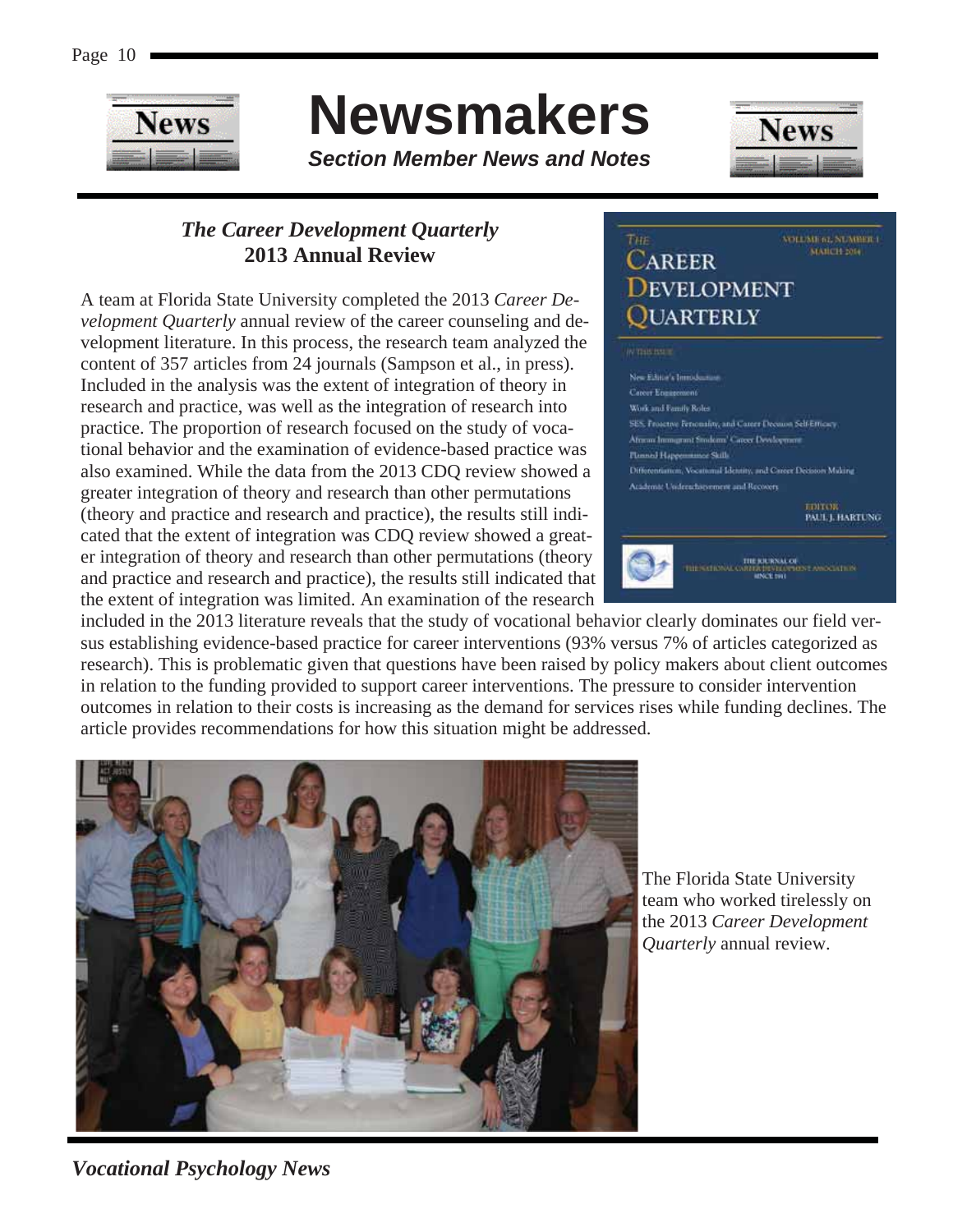

## **Newsmakers**

*Section Member News and Notes* 





#### **SVP Members Steven Brown and Bob Lent announce the new edition of their book** *Career Development and Counseling: Putting Theory and Research to Work*

This book focuses on scientifically based career theories and practices, including those derived from research in other disciplines. Driven by the latest empirical and practical evidence, this text offers an in-depth, farreaching, and comprehensive career development and counseling resource.

#### **Have an interesting idea for a Guest Column for the Summer 2015 Edition of Vocational Psychology News?**

#### **Received an award or published a new book recently?**

Please send your news, notes, and newsletter articles as a word document attachment to: Kimberly Howard at: **khoward@bu.edu** 

> **Deadline for summer issue: 6/25/15**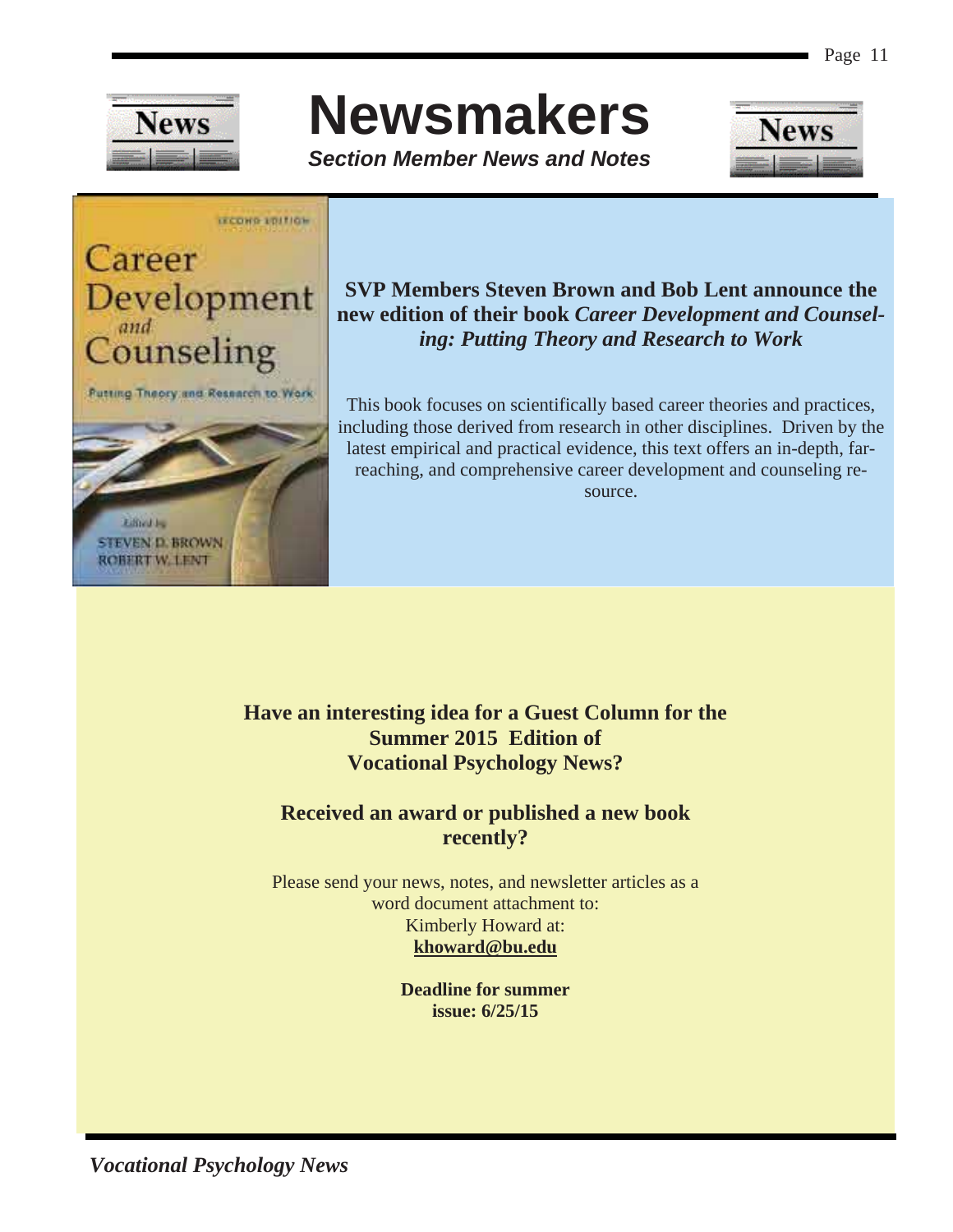## **2015 SVP Award Nominations**

#### **Distinguished Achievement Award**

#### **Purpose**

To acknowledge and reward the research or professional achievement of vocational psychologists who have made significant contributions to the field of vocational psychology. The terms research and professional achievement shall be broadly construed. Past winners include: David Blustein, Terence -Ida Hansen, Mark Savickas, Don Zytowski and John Holland. The award includes a check for \$500.00 and a citation from the Chair of the Society **Eligibility**  for Vocational Psychology.

#### **Eligibility**

APA members are eligible for the award. The only ineligible candidates are the members of the SVP Executive Committee and the SVP Awards Committee.

#### **Early Career Professional Award Purpose**

Tracey, Steven Brown, Robert Lent, Nancy Betz, Jo and a citation from the Chair of the Society for Voca-To recognize new professionals who have made substantial or cutting edge contributions to the field of career or vocational psychology. Past winners include: Mindi Thompson, Ryan Duffy, Patrick Armstrong, Erik Porfeli, Bryan Dik, Patrick Rottinghaus, and Matthew Diemer. The award includes a check for \$500.00 tional Psychology.

1) 1 to 7 years past date of doctoral degree.

2) Substantial contributions to the fields of career and/ or vocational psychology as evidenced by at least one publication on which she or he is first or only author. 3) Nomination by colleagues, members of the awards committee, or members of SVP as having made a substantial or cutting edge contribution to the field. 4) Demonstration of a commitment to continuing to conduct research in vocational psychology. 5) An active member in SVP.

#### **Nomination Procedure**

Nominations should include a nomination letter that discusses the significance of the nominee's contributions to vocational psychology. This nomination letter may be accompanied by a vita and no more than two letters of support.

#### **Deadline: May 1, 2015**

Please send nominations to: Dr. Mindi Thompson SVP Award Committee Chair — mnthompson@wisc.edu

#### **Graduate Student in Vocational Psychology Awards**

The Society for Vocational Psychology (SVP) is pleased to offer two graduate student research awards in vocational psychology. This \$250 award honors student contributions to vocational psychology. This award will be for work on an accepted conference proposal, master's thesis, doctoral dissertation, journal article, or other advisor-approved research in the area of vocational psychology. The research need not be complete, but the data must be collected and analyzed at the time of application submission. The student does not have to be first author, but if the student is not first author then the faculty letter should specify the student's substantive contributions to the final product.

DEADLINE: Nomination letters for the 2015 SVP Graduate Student Award in Vocational Psychology are due May 1, 2015. Please send electronic copies (pdf preferred) of the nomination letter and the research paper (in published, manuscript, or proposal form) to: Sue Whiston, Ph.D., SVP Past Chair, swhiston@indiana.edu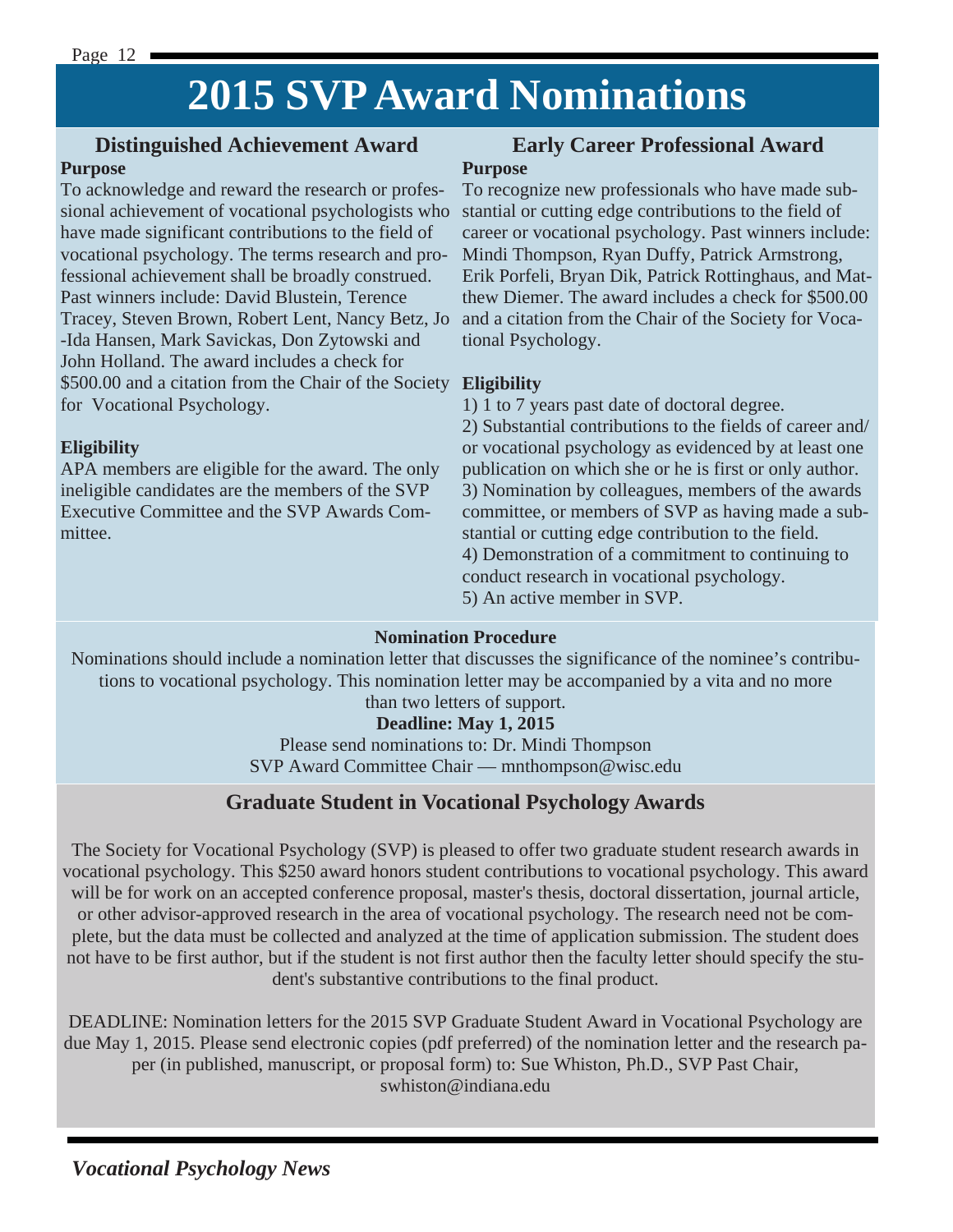### **2015 SVP Officer Elections**

#### **Call for SVP Communications Officer Nominations**

We seek nominations for a new Communications Officer for the SVP Executive Board. The term for Kimberly Howard as Communications Officer will expire in August of 2015. Please nominate yourself or colleague for this important section office. In accordance with our by-laws, this is an elected office. Nominees must be members of the section, commit to attending APA and periodic conference call meetings, and desire to act as a steward for, and to contribute to, the ongoing development of the section. The Communications Officer is responsible for meeting minutes, the biannual newsletter of the section, and other associated tasks. Nomination letters should address the strengths and qualifications of the nominee relative to this position. The Communications Officer serves for two years and responsibilities will commence in August of 2015. Please forward all nomination letters and a current CV of the nominee by **May 1, 2015** to:

> Sue Whiston, Ph.D. Email: swhiston@indiana.edu

#### **Call for SVP Student Representative Nominations**

We seek nominations for a new student representative to the SVP Executive Board. There are two student representatives and the term for Colleen McCarthy expires in August of 2015. The student representative is an active member of the board who is able to make a two year commitment to attend the annual APA convention and to participate in the SVP executive board meetings both at APA and on conference calls (approximately 4-6 calls of one hour each) throughout the year. The student should also demonstrate an interest in becoming actively involved in section activities and in encouraging the involvement of other student members. Faculty are encouraged to nominate interested students. If you are a student interested in serving SVP in this capacity for a two-year term, please ask a faculty member to nominate you. Nominators should address leadership abilities, commitment to vocational research and/or practice, and interest in the position. Please include the nominee's current CV along with the letter. The student representative is selected by the SVP Executive Board and will commence responsibilities in August 2015. Please forward all nominations by **May 1, 2015** to:

> Sue Whiston, Ph.D. Email: swhiston@indiana.edu

#### **Summer 2015 Edition of Vocational Psychology News**

Send your news, notes, and newsletter articles as a word document attachment to: Kimberly Howard at: **khoward@bu.edu** 

> **Deadline for summer issue: 6/25/15**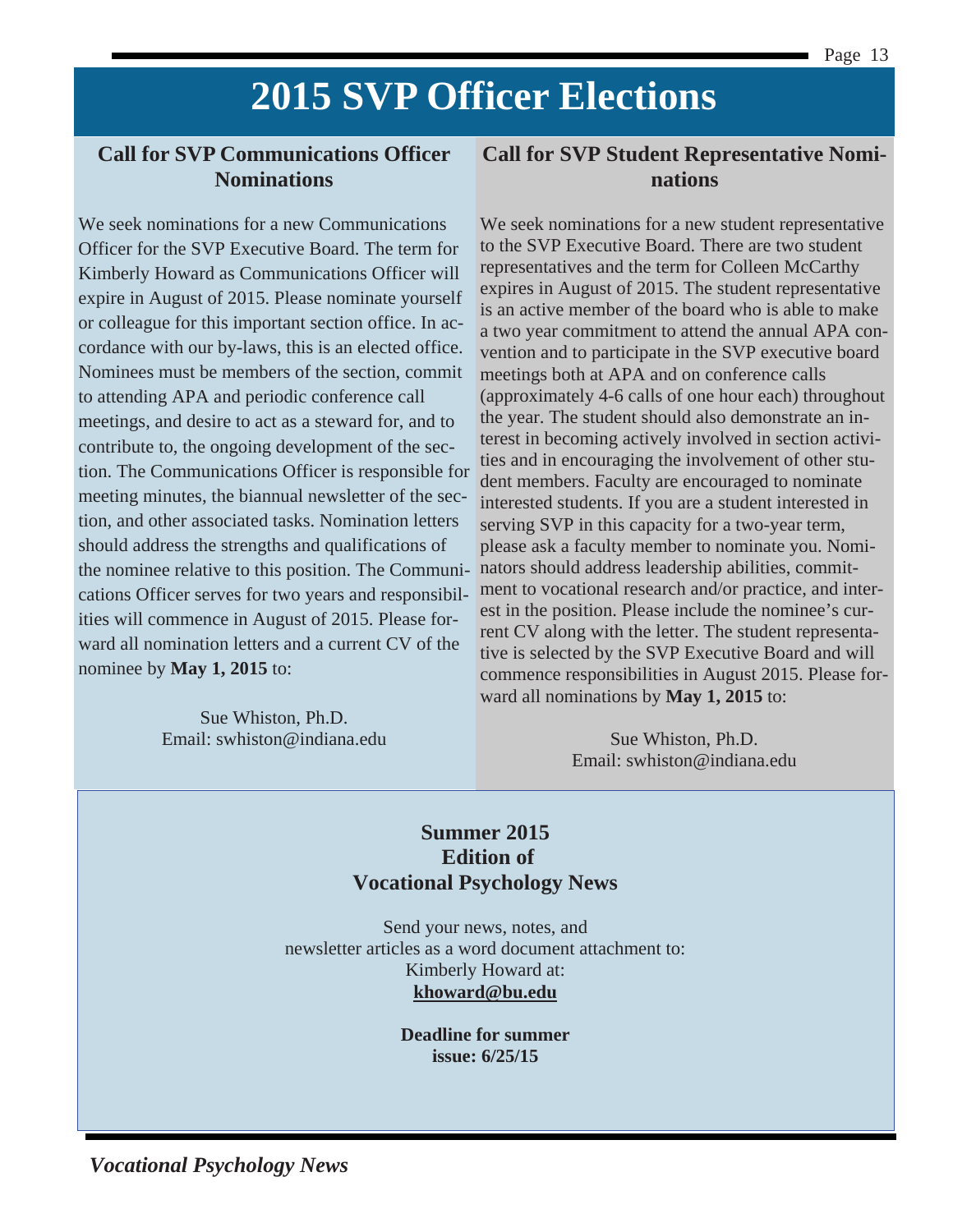#### *Journal of Career Assessment*

**Volume 23, Issue 2, 2015** 



*The Career Satisfaction Scale in Context: A Test for Measurement Invariance across Four Occupational Groups* by Daniel Spurk, Andrea E. Abele, and Judith Volmer

*The Impact of the Self-Directed Search Form R Internet Version on Counselor-Free Career Exploration* by V. Casey Dozier, James P. Sampson, Jr., Janet G. Lenz, Gary W. Peterson, and Robert C. Reardon

*The Career Indecision Profile: Measurement Equivalence in the U.S. and South Korea* by Matthew D. Abrams, In Heok Lee, Steven D. Brown, and Andrea Carr

*Work as a Calling in China: A Qualitative Study of Chinese College Students* by Chunyu Zhang, Bryan J. Dik, Jia Wei, & Jinfu Zhang

*A Two-Wave Longitudinal Study of Career Calling among Undergraduates: Testing for Predictors* by Elizabeth M. Bott and Ryan D. Duffy

*Facilitating Emotional Awareness in a Career Counseling Context* by Keith A. Puffer

*The Role of Personality in the Career Decision-Making Difficulties of Italian Young Adults* by Annamaria Di Fabio, Letizia Palazzeschi, Nimrod Levin, and Itamar Gati

*Validation of a Korean Translation of the Emotional and Personality-related Career Decision-making Difficulties Scale-Short Form (EPCD-SF)* by Ling Jin, Suk Kyung Nam, Geumjae Joo, & Eunjoo Yang

*The Development and Initial Validation of a Scale to Assess Career Goal Discrepancies* by Peter A. Creed & Michelle Hood

*Factors of Successful Self-Employment through Vocational Rehabilitation for Individuals with Disabilities* by Scott H. Yamamoto and Charlotte Y. Alverson

*In Pursuit of Success: The Differential Moderating Effects of Political Skill on the Relationships among Career-related Psychological Needs and Ingratiation* by Hataya Sibunruang, Alessandra Capezio, and Simon Lloyd D. Restubog

#### **Volume 23, Issue 3, 2015**

*Assessing Work as a Calling: An Evaluation of Instruments and Practice Recommendations* by Ryan D. Duffy, Kelsey L. Autin, Blake A Allan, and Richard P. Douglass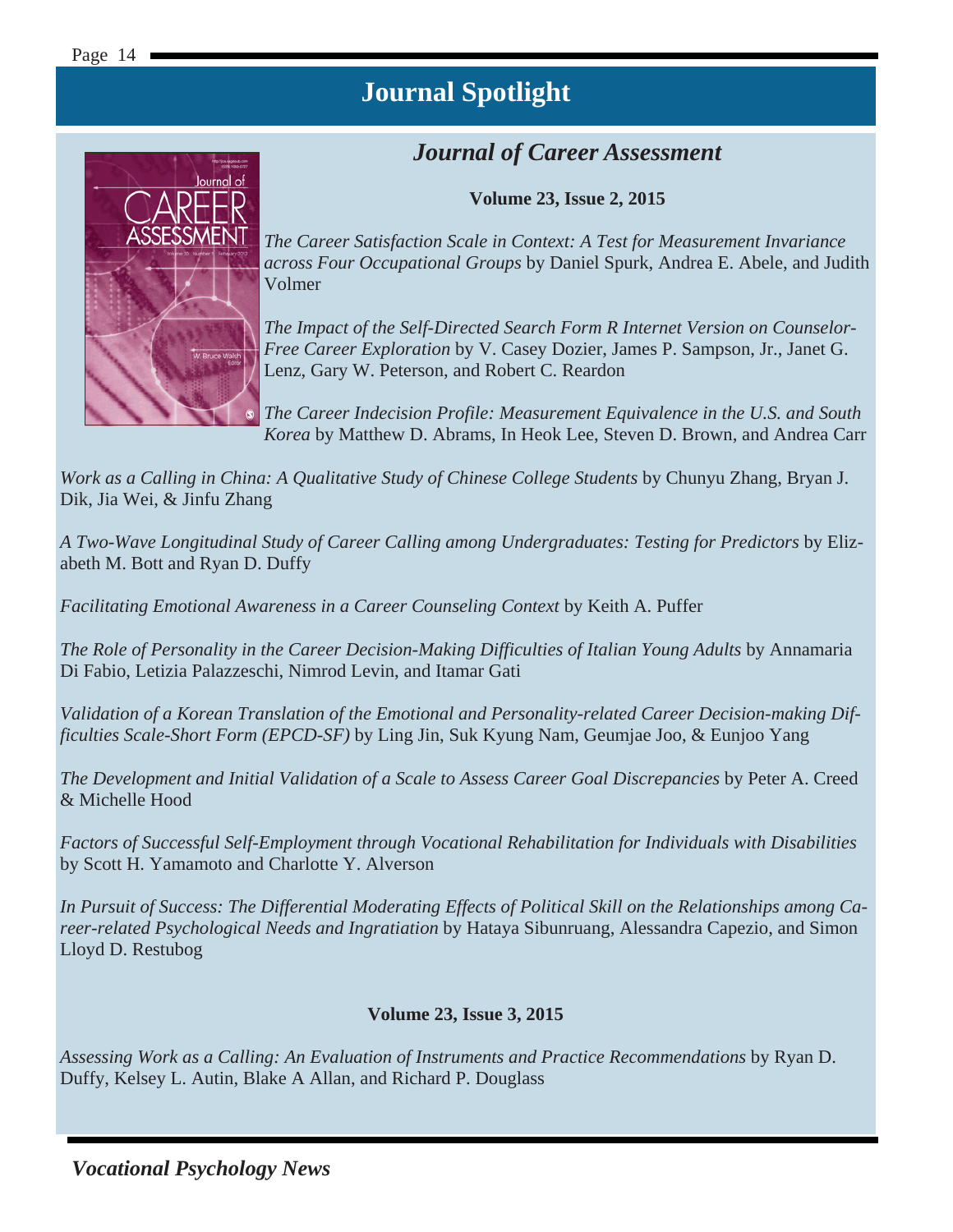*When Reality Meets Ideal: Investigating Short-term and Long-term Effects of Calling on Life Satisfaction* by Tamara Hagmaier and Andrea E. Abele

*Career Choice & Calling: Integrating Calling & Social Cognitive Career Theory* by Samuel E. Kaminsky and Tara S. Behrend

*Assessing Calling in Chinese College Students: Development of a Measure and Its Relationship to Hope* by Chunyu Zhang, Anne Herrmann, Andreas Hirschi, Jia Wei, and Jinfu Zhang

*Predicting Graduation: The Role of Mathematics/Science Self-Efficacy* by Lisa M. Larson, Kathryn M. Pesch, Spurty Surapaneni, Verena S. Bonitz, Tsui-Feng Wu, and James D. Werbel

*Social Self-efficacy Predicts Chinese College Students' First-Year Transition: A Four-wave Longitudinal Investigation* by Hui Meng, Peijia Huang, Ning Hou, and Jinyan Fan

*Underrepresented First Generation, Low-Income College Students' Pursuit of a Graduate Education: In*vestigating the Influence of Self-Efficacy, Coping Efficacy, and Family Influence by Kevin A. Tate, Nadya A. Fouad, Laura Reid Marks, Gary Young, Eddie Guzman, and Eric G. Williams

*The Moderating Role of Empathy in the Work-Family Crossover Process between Chinese Dual-Earner Couples* by Huimin Liu and Fanny M. Cheung

*When Being Old Pays Off: Age Mitigates Adverse Effects of Low Implicit-Explicit Motive Congruency on Work Motivation* by Markus M. Thielgen, Stefan Krumm, and Guido Hertel

*Building a Scale of the Meanings of Transition from Higher Education to Work* by André M. Monteiro, Paulo Jorge Santos, and Carlos M. Gonçalves

*Constructing Holland's Hexagon in South Africa: Development and Initial Validation of the South African Career Interest Inventory* by Brandon Morgan, Gideon P. de Bruin, and Karina de Bruin

*In Memory of Dr. Elchanan Meir: A Superb Scholar and Human* by Aharon Tziner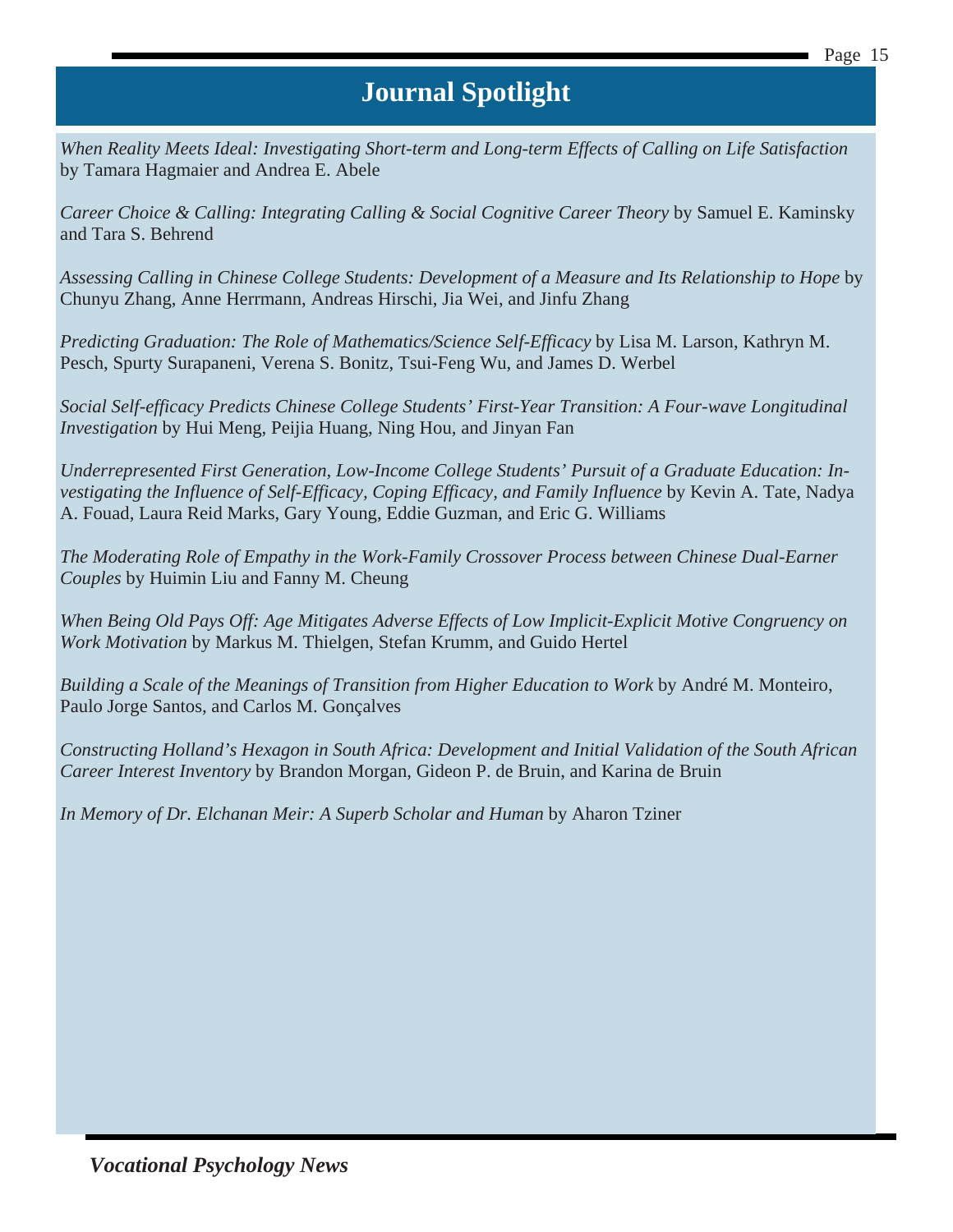

#### *Journal of Career Development*

**Volume 41, Number 5, October 2014** 

*Post-Retirement Career Planning: Testing a Model Based on Social Cognitive Career Theory* by Anne Wöhrmann, Jürgen Deller & Mo Wang

*Existential and Chaos Theory: 'Calling' for Adaptability and Responsibility in Career Decision-Making* by Andrew Bland & Bridget Roberts-Pittman

*Themes in the Career Development of 1.5 Generation Hmong American Women* by Ava Yang

*Conflictual Independence, Adult Attachment Orientation and Career Indecision among Asian American Students* by Chris Brown & Chad Keller

*Incorporation of Chance into Career Development Theory and Research* by Alexander Rice

#### **Volume 41, Number 6, December 2014**

*Burnout: Contributing and Protecting Factors within the Work-Family Interface* by Miriam Dishon-**Berkovits** 

*Managing Family Conflict Over Career Decisions: The Experience of Asian Americans* by Pei-Wen Ma, Uttara Desai, Login George, Alyssa SanFilippo, & Samantha Varon

*Quantity, Quality, and Satisfaction with Mentoring: What Matters Most?* by Xiaohong Xu & Stephanie Payne

*Social Cognitive Predictors of Academic Interests and Goals in South Korean Engineering Students* by Young Seok Seo & Min Sun Kim

*Career Calling as a Personal Resource Moderator between Environmental Demands and Burnout in Junior Doctors* by Peter Creed, Mary Rogers, Anna Praskova & Judy Searle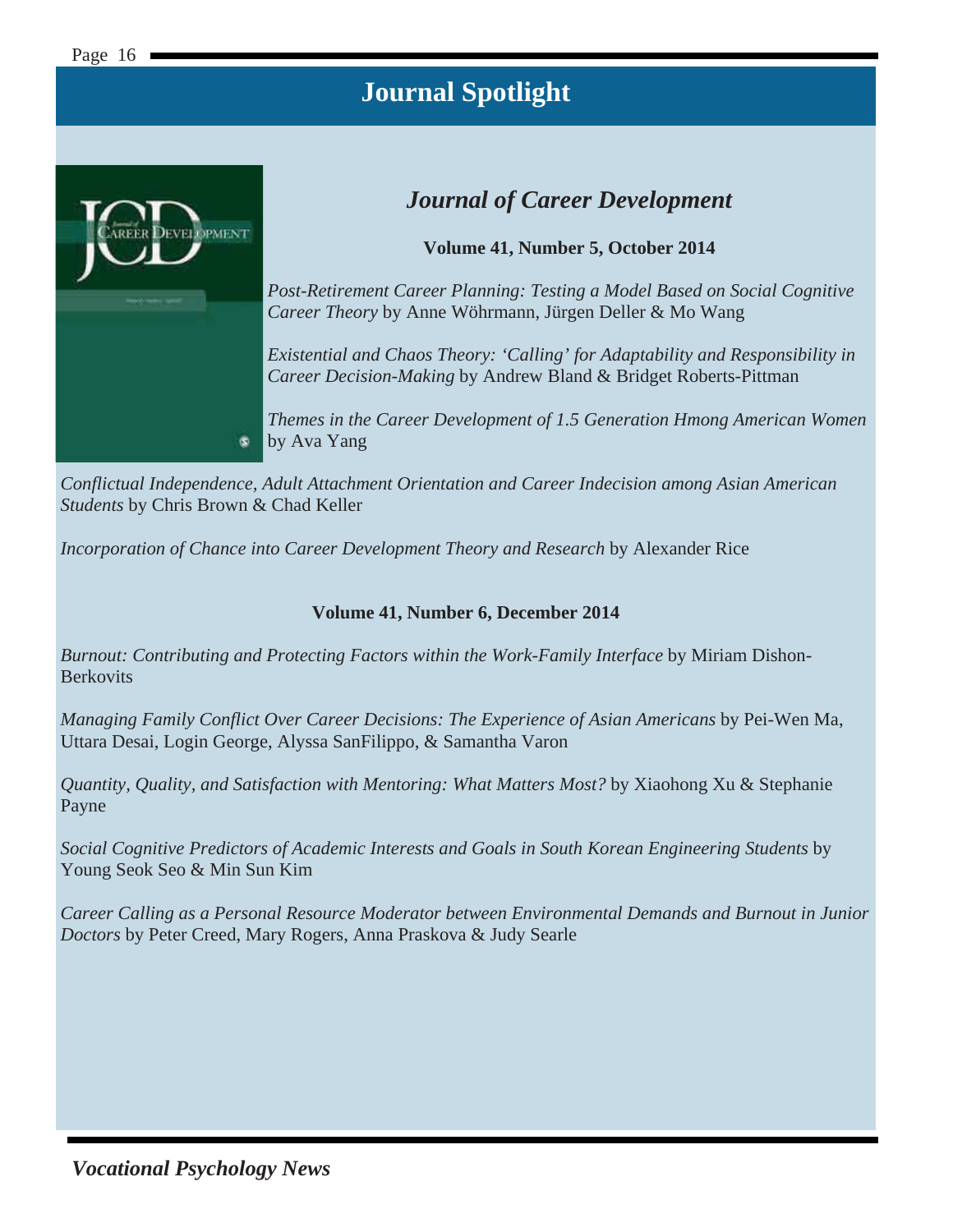#### *Career Development Quarterly*

**Volume 63, Number 1, March 2015** 

*Parental Support in Adolescents' Career Development: Parents' and Children's Perceptions* by Maria Cristina Ginevra, Laura Nota, & Lea Ferrari

*The Power of Perceived Experience: Events that Shape Work as Calling* by Deanna M. Haney, Robert B. McKenna, Caitlin Robie, Kramer Austin, & Diana Ecker

*Planned Happenstance Skills and Occupational Identity Status in High School Students* by Sungsik Ahn, Sun Hwa Jung, Sun Hee Jang, Xin Du, Bo Hyun Lee, Eunjeong Rhee, Norm Gysbers, & Sang Min Lee

*The Work-Family Interface: Integrating Research and Career Counseling* by Practice by Susan C. Whiston & R. Gali Cinamon

*Financial Planning Strategies of High School Seniors: Removing Barriers to Career Success* by Timothy A. Poynton, Richard T. Lapan, & Amanda M. Marcotte

Parental Influence on Child Career Development in Mainland China: A Qualitative Study by Jianwei Liu, Mary McMahon, & Mark Watson

*High School is Not Too Late: Developing Girls' Interest and Engagement in Engineering Careers* by Jill M. Bystydzienski, Margaret Eisenhart, & Monica Bruning

#### **Volume 63, Number 2, June 2015**

*Older Professional Women's Views on Work: A Qualitative Analysis* by Susan C. Whiston, Rachel P. Feldwisch, Kelsee M. Evans, Chelsea S. Blackman, & Lynn Gilman

*Time Perspective and Vocational Identity Statuses of Emerging Adults* by Brian J. Taber & Maureen S. Blankemeyer

Work Volition and Job Satisfaction: Examining the Role of Work Meaning and P-E Fit by Ryan D. Duffy, Kelsey L. Autin, & Elizabeth M. Bott

*Predicting Work Outcomes from Religiosity and Perceived Calling* by Michael Horvath

*Major Choice Origin, Academic Commitment, and Career-Decision Readiness Among Taiwanese College Students* by Chen Ning Liao & Chang-Ho Ji

*Career Development and School Success in Adolescents: The Role of Career Interventions* by Yoonjung Choi, Jieun Kim, & Sunkyung Kim

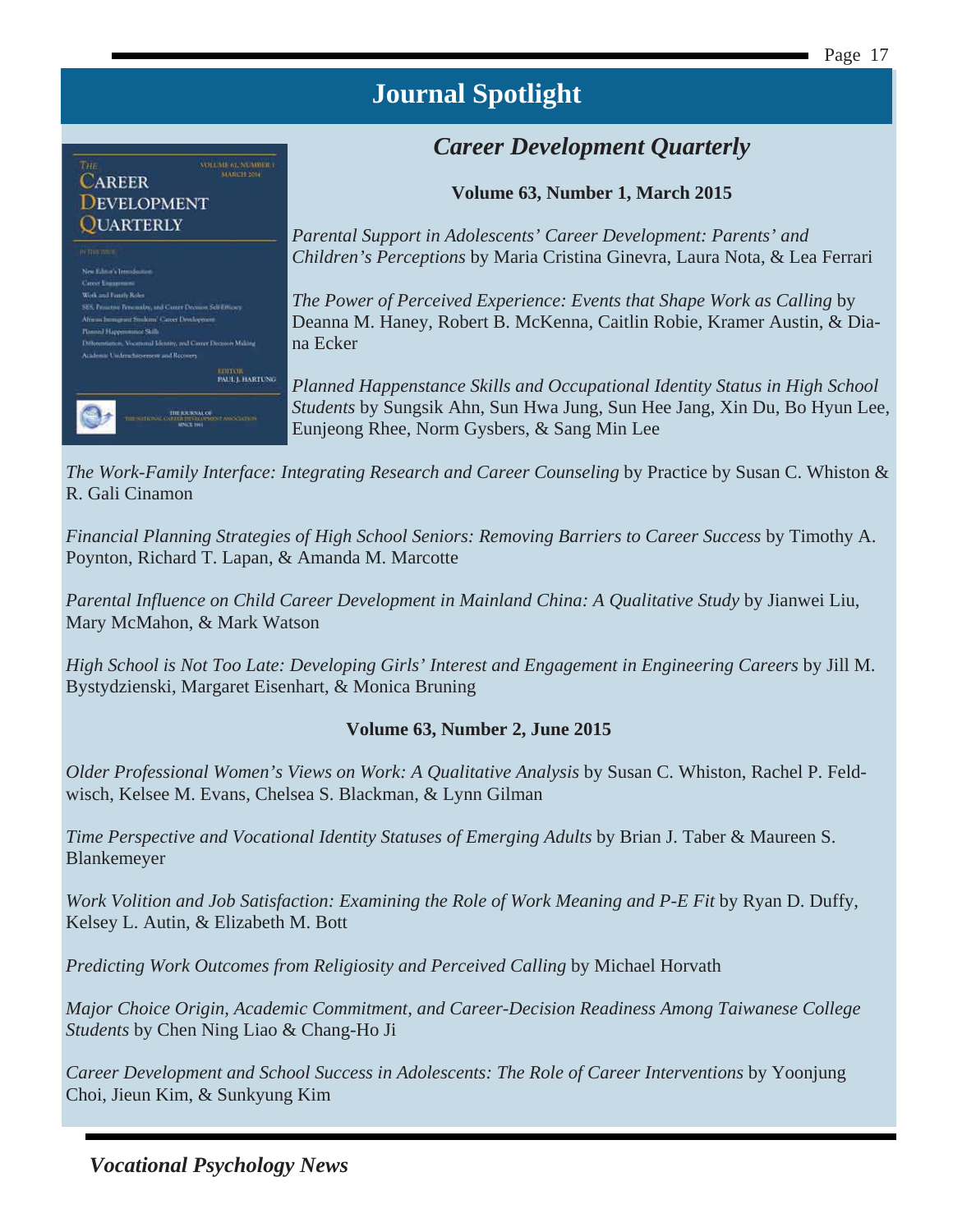

#### *Journal of Vocational Behavior*

**Volume 85, Number 3, December 2014** 

*Adjustment Processes and Fit Perceptions as Predictors of Organizational Commitment and Occupational Commitment of Young Workers* by Christof Nägele & Markus P. Neuenschwander

*Adversity Quotients, Environmental Variables and Career Adaptability in Student Nurses* by Yan Tian & Xiuzhen Fan

*Antecedents and Outcomes of Career Plateaus: The Roles of Mentoring Others and Proactive Personality* by Yu-Hsuan Wang, Changya Hu, Carrie S. Hurst & Chun-Chi Yang

*Career Adaptability in Lithuania: A Test Of Psychometric Properties and a Theoretical Model* by Ieva Urbanaviciute, Antanas Kairys, Birute Pociute & Audrone Liniauskaite

*Career Adaptability, Calling and the Professional Competence of Social Work Students in China: A Career Construction Perspective* by Yu Guo, Yanjun Guan, Xuhua Yang, Jingwen Xu, Xiang Zhou, Zhuolin She, Peng Jiang, Yang Wang, Jingzhou Pan, Yufan Deng, Ziyue Pan & Mengyao Fu

*Examining Predictors and Outcomes of a Career Calling Among Undergraduate Students* by Ryan D. Duffy, Richard P. Douglass, Kelsey L. Autin & Blake A. Allan

*Joint Effects of Social Networks and Information Giving on Innovative Performance After Organizational Entry* by Markku Jokisaari & Jukka Vuori

*Learning Climate Scale: Construction, Reliability and Initial Validity Evidence* by Irina Nikolova, Joris Van Ruysseveldt, Hans De Witte & Karen Van Dam

*Micro-Breaks Matter: A Diary Study on the Effects of Energy Management Strategies on Occupational Well-Being* by Hannes Zacher, Holly A. Brailsford, Stacey L. Parker

*Motives to Mentor: Self-Focused, Protégé-Focused, Relationship-Focused, Organization-Focused, and Unfocused Motives* by Suzanne Janssen, Mark Van Vuuren & Menno D.T. De Jong

*Narrative Innovation in Life Design Counseling: The Case of Ryan* by Paulo Cardoso, Joana R.Silva, Miguel M. Gonçalves & Maria Eduarda Duarte

*Outcomes of Work–Life Balance on Job Satisfaction, Life Satisfaction and Mental Health: A Study Across Seven Cultures* by Jarrod M. Haar, Marcello Russo, Albert Suñe & Ariane Ollier-Malaterre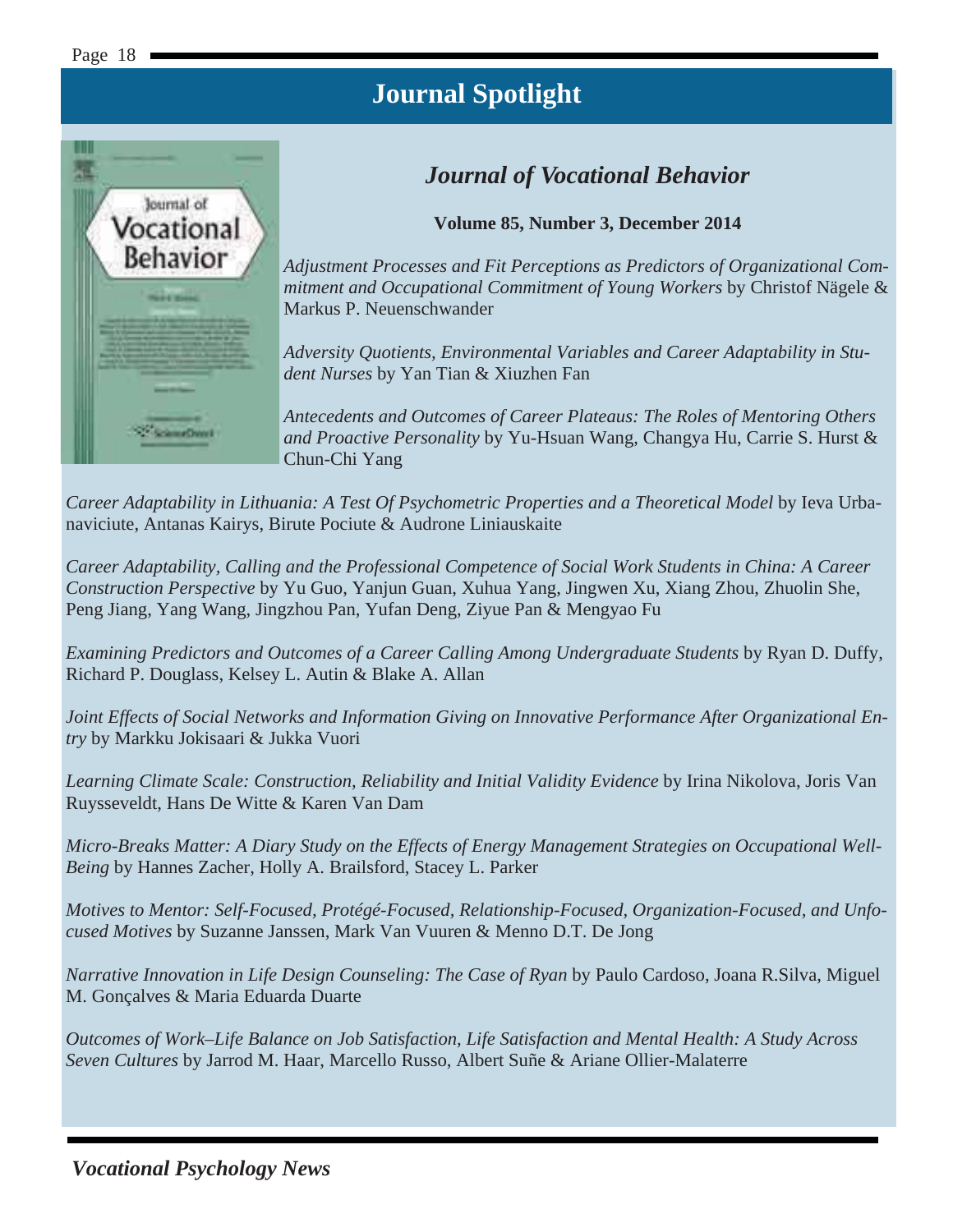*School-To-Work Transition: Mentor Career Support and Student Career Planning, Job Search Intentions, and Self-Defeating Job Search Behavior* by Robert W. Renn, Robert Steinbauer, Robert Taylor & Daniel Detwiler

*Self-Control Trumps Work Motivation in Predicting Job Search Behavior* by Pieter E. Baay, Denise T.D. De Ridder, Jacquelynne S.Eccles, Tanja Van Der Lippe & Marcel A.G. Van Aken

*Social Cognitive and Self-Construal Predictors of Well-Being Among African College Students in the US* by Ijeoma Ezeofor & Robert W. Lent

*The Impact of Neighborhoods and Schools on Young People's Occupational Aspirations* by Alexandra Wicht, Wolfgang Ludwig-Mayerhofer

*The Impact of Within Country Heterogeneity in Vocational Specificity on Initial Job Matches and Job Status* by Stefan Vogtenhuber

*The Relationship Among Positive Emotional Dispositions, Career Adaptability, and Satisfaction in Italian High School Students* by Kerrie G.Wilkins, Sara Santilli, Lea Ferrari, Laura Nota, Terence J. Tracey & Salvatore G. Soresi

*The Role of Career Adaptability in Predicting Entrepreneurial Intentions: A Moderated Mediation Model* by Laramie R. Tolentino, Vesna Sedoglavich, Vinh Nhat Lu, Patrick Raymund James M Garcia & Simon Lloyd D. Restubog

*Toward a Taxonomy of Career Studies Through Bibliometric Visualization* by Colin I.S.G.Lee, Will Felps & Yehuda; Baruch

#### **Volume 86, Number 1, February 2015**

*Career Construction Counseling: A Thematic Analysis of Outcomes for Four Clients* by Jacobus Gideon Maree

*The Influence of Social Comparison On Career Decision-Making: Vocational Identity As a Moderator and Regret as a Mediator* by Xu. Li, Zhi-Jin Hou & Yin Jia

*Future Work Self and Career Adaptability in the Prediction of Proactive Career Behaviors* by Brian J. Taber & Maureen Blankemeyer

*The Preference to Work for a Man or a Woman: A Matter of Sex and Gender?* Gary N. Powell & D. Anthony Butterfield

*Hope as a Resource for Career Exploration: Examining Incremental and Cross-Lagged Effects* by Andreas Hirschi, Marc Abessolo & Ariane Froidevaux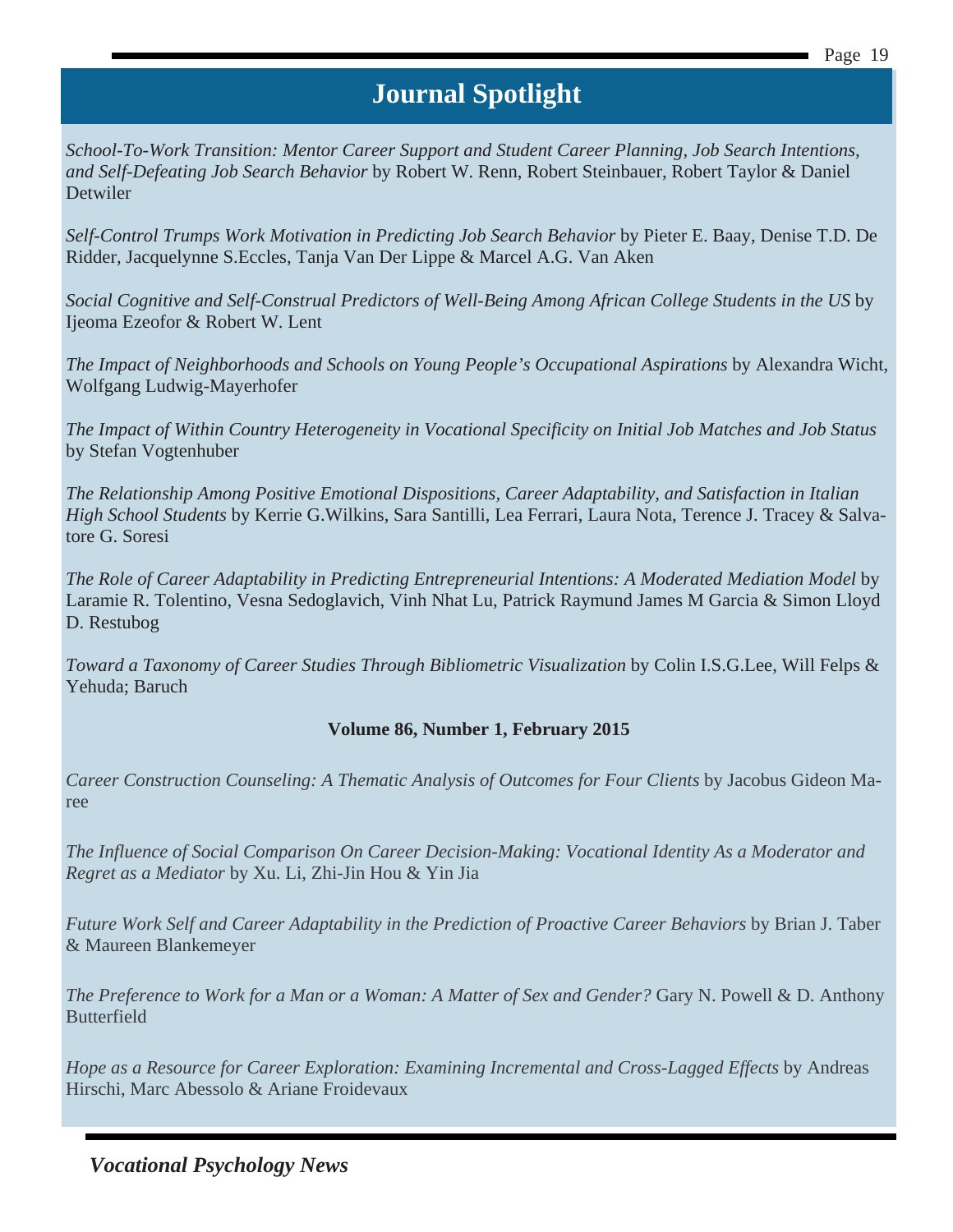*Working While Studying at University: The Relationship Between Work Benefits and Demands and Engagement and Well-Being* by Peter A. Creed, Jessica French, & Michelle Hood

*Calling and Career Adaptability Among Undergraduate Students* by Richard P. Douglass & Ryan D. Duffy

*The Relationship Between Employment Quality and Work-Related Well-Being in the European Labor Force*  by Karen Van Aerden, Guy Moors, Katia Levecque & Christophe Vanroelen

*Social Cognitive Model of Adjustment to Engineering Majors: Longitudinal Test Across Gender and Race/ Ethnicity* by Robert W. Lent, Matthew J. Miller, Paige E. Smith, Bevlee A. Watford, Kayi Hui & Robert H. Lim

*Self-Esteem and Proactive Personality as Predictors of Future Work Self and Career Adaptability: An Examination of Mediating and Moderating Processes* by Zijun Cai, Yanjun Guan, Hongyan Li, Wei Shi, Kun Guo, Yi Liu, Qinglin Yi, Xue Han, Peng Jiang, Zheng Fang & Huijuan Hua

*Career-Specific Parental Behaviors, Career Exploration and Career Adaptability: A Three-Wave Investigation Among Chinese Undergraduates* by Yanjun Guan, Fuxi Wang, Haiyang Liu, Yueting Ji, Xiao Jia, Zheng Fang, Yumeng Li, Huijuan Hua & Chendi Li

*Job Search Self-Efficacy: Reconceptualizing the Construct and Its Measurement* by Alan M. Saks, Jelena Zikic & Jessie Koen

*Proactivity, Adaptability and Boundaryless Career Attitudes: The Mediating Role of Entrepreneurial Alertness* by Marilyn A. Uy, Kim-Yin Chan, Yoke Loo Sam, Moon-Ho Ringo Ho & Oleksandr S. Chernyshenko